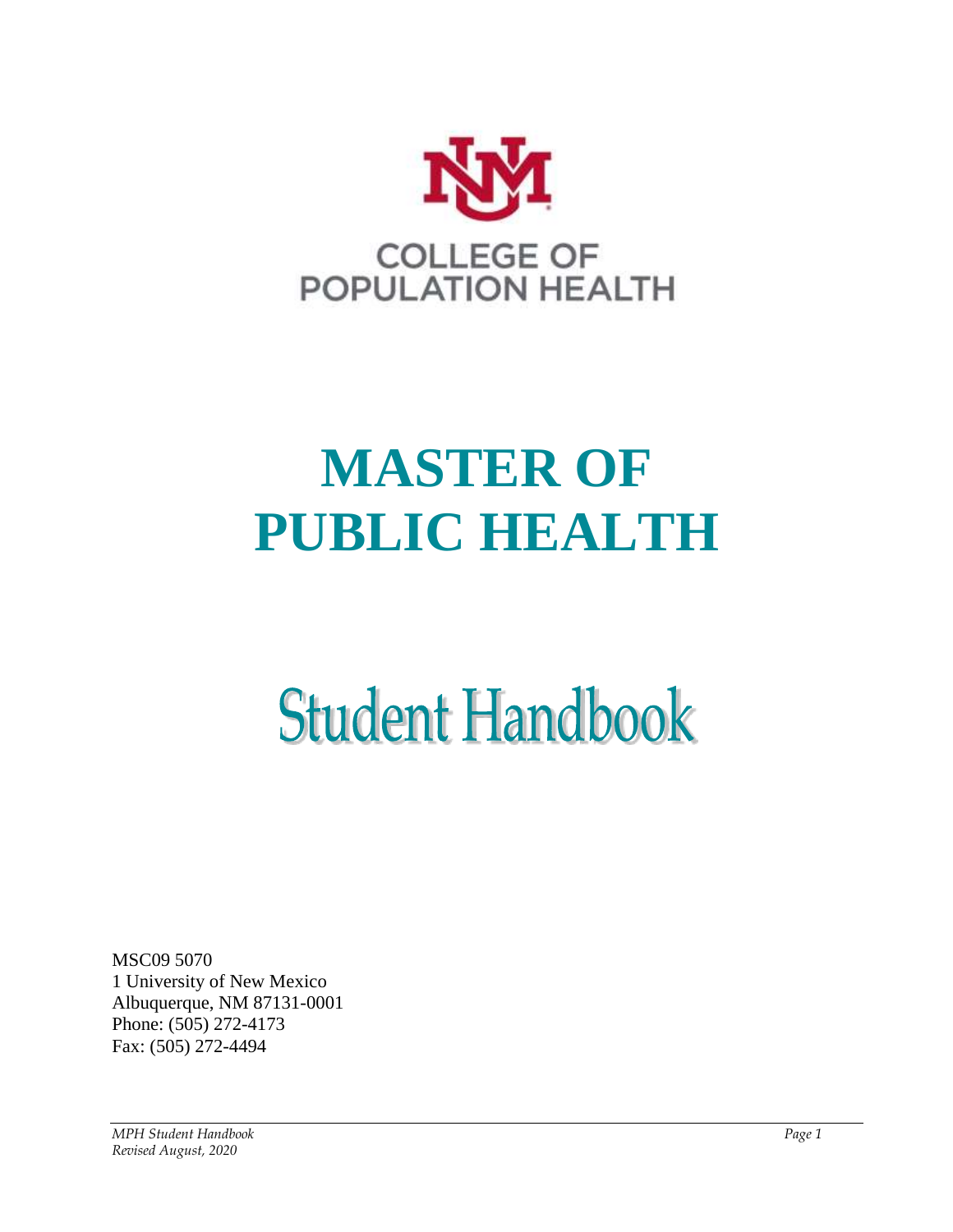# <span id="page-1-0"></span>**Table of Contents**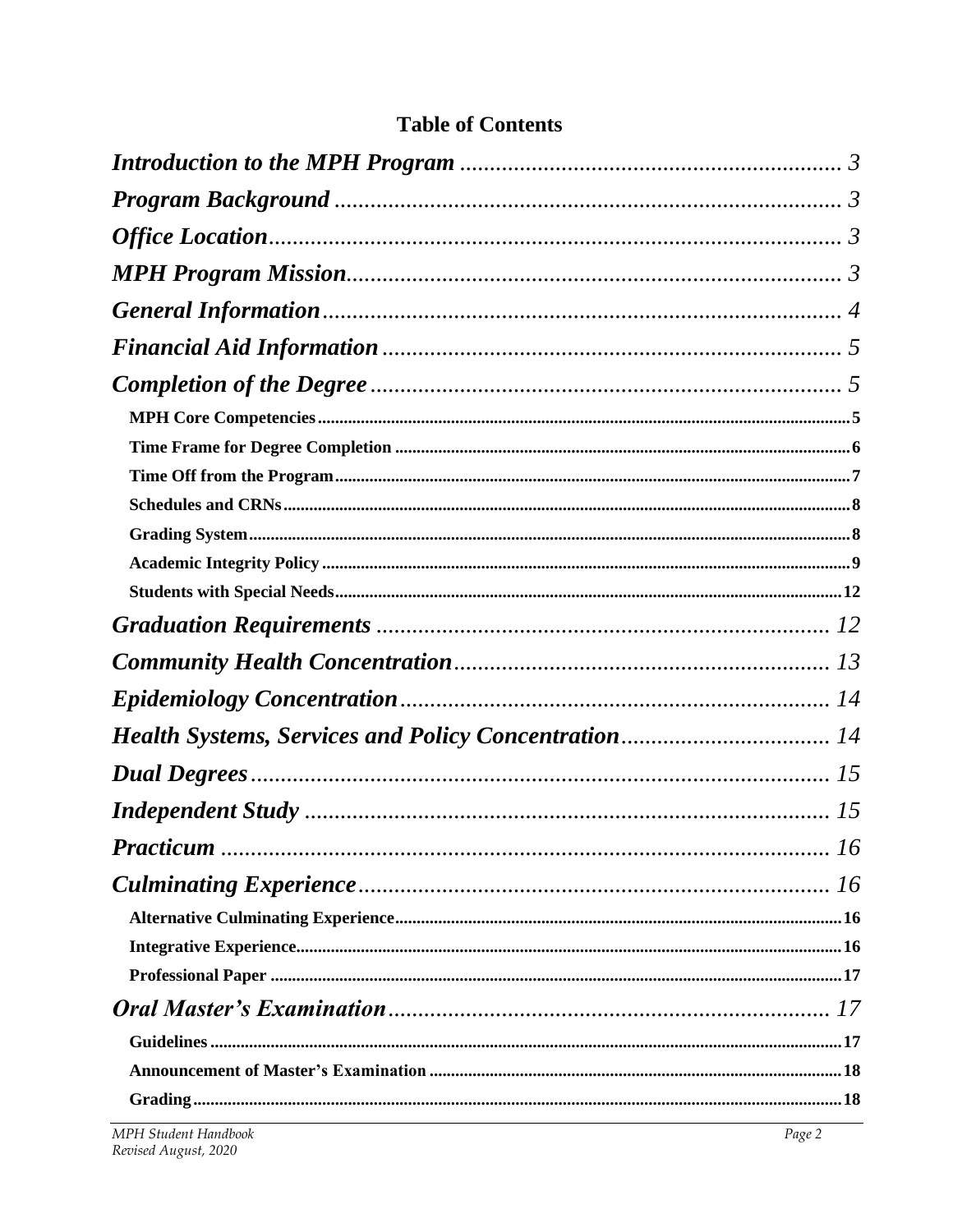#### **Introduction to the MPH Program**

# *Welcome to the Master of Public Health (MPH) Program in the College of Population Health (COPH) at the University of New Mexico Health Sciences Center (UNM HSC).*

The purpose of this handbook is to provide you with the information you will need during your degree process. While many of your questions will be answered in this handbook, each student is unique and we realize many questions and issues could arise that are not covered here. Please feel free to contact the education support coordinator, your faculty advisor or the COPH Director of Graduate Programs (Director) for additional assistance.

# <span id="page-2-0"></span>**Program Background**

The MPH Program began in the Fall Semester of 1994 within the School of Medicine. In July of 2017, the MPH Program moved to the College of Population Health. The MPH Program currently accepts a new class of students that are admitted each fall semester.

#### <span id="page-2-1"></span>**Office Location**

#### **Administrative Office**

University of New Mexico Health Sciences Center College of Population Health Family Medicine Center 2400 Tucker NE Room 165 MSC09 5070 Albuquerque, NM 87131-5267 Phone: (505) 272-4173 FAX: (505) 272-4494

#### <span id="page-2-2"></span>**MPH Program Mission**

#### **Mission**

The mission of the MPH Program in the COPH at the UNM HSC is to provide leadership in graduate and community-based education and research grounded in social justice to improve the health of the diverse populations in New Mexico and the Southwest.

The MPH Program is committed to the idea that diversity and inclusion benefit everyone by offering a rich variety of experiences, backgrounds, perspectives, and ideas that improve and reflect the wonderful diversity of our population.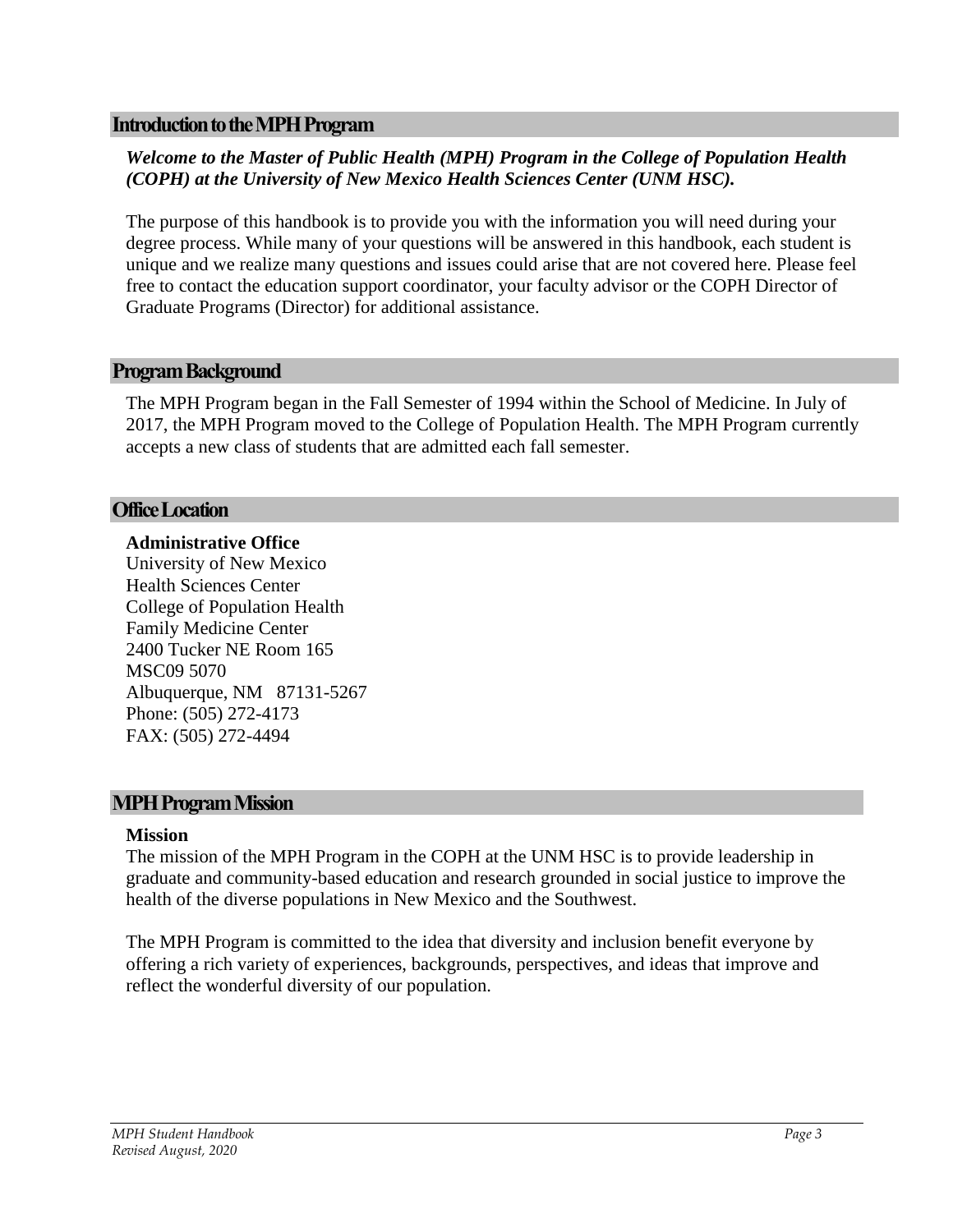# <span id="page-3-0"></span>**General Information**

# **What is Public Health?**

Public Health is the science of protecting and improving the health of communities through education, promotion of healthy lifestyles, and research for disease and injury prevention. Public health professionals analyze the effect on health of genetics, personal choice and the environment in order to develop programs that protect the health of your family and community.

Overall, public health is concerned with protecting the health of entire populations. These populations can be as small as a local neighborhood, or as big as an entire country.

Public health professionals try to prevent problems from happening or re-occurring through implementing educational programs, developing policies, administering services, *regulating health systems and some health professions*, and conducting research, in contrast to clinical professionals, such as doctors and nurses, who focus primarily on treating individuals after they become sick or injured. It is also a field that is concerned with limiting health disparities and a large part of public health is the fight for health care equity, quality, and accessibility.

The field of public health is highly varied and encompasses many academic disciplines. However, public health is mainly composed of the following core areas:

- [Behavioral Science/Health Education](http://www.whatispublichealth.org/what/index.html#Behavioral)
- [Biostatistics](http://www.whatispublichealth.org/what/index.html#Biostatistics)
- [Emergency Medical Services](http://www.whatispublichealth.org/what/index.html#Emergency)
- [Environmental Health](http://www.whatispublichealth.org/what/index.html#Environmental)
- [Epidemiology](http://www.whatispublichealth.org/what/index.html#Epidemiology)
- [Health Services Administration/Management](http://www.whatispublichealth.org/what/index.html#Administration)
- [International/Global Health](http://www.whatispublichealth.org/what/index.html#International)
- [Maternal and Child Health](http://www.whatispublichealth.org/what/index.html#Maternal)
- [Nutrition](http://www.whatispublichealth.org/what/index.html#Nutrition)
- [Public Health Laboratory Practice](http://www.whatispublichealth.org/what/index.html#Laboratory)
- [Public Health Policy](http://www.whatispublichealth.org/what/index.html#Policy)
- [Public Health Practice](http://www.whatispublichealth.org/what/index.html#Practice)

# **Classroom Locations**

The majority of classes are held in the Domenici Center on the Health Sciences Center campus.

# **COPH Student Lounge**

All admitted MPH students are given access to the Student Lounge located in Room 171 of the Family Medicine Building. The lounge provides a space where students can study, have meetings, or just have a quiet place of their own. Access to the lounge is during normal business hours, 8:00am -5:00pm Monday-Friday.

The student lounge contains computer and office equipment and all students are urged to safeguard that equipment by ensuring that the doors are locked when they leave the premises. There are two computers available in the student lounge. The computers are equipped with current software such as Windows, Microsoft Office and STATA. Students also have access to the internet and e-mail using the computers.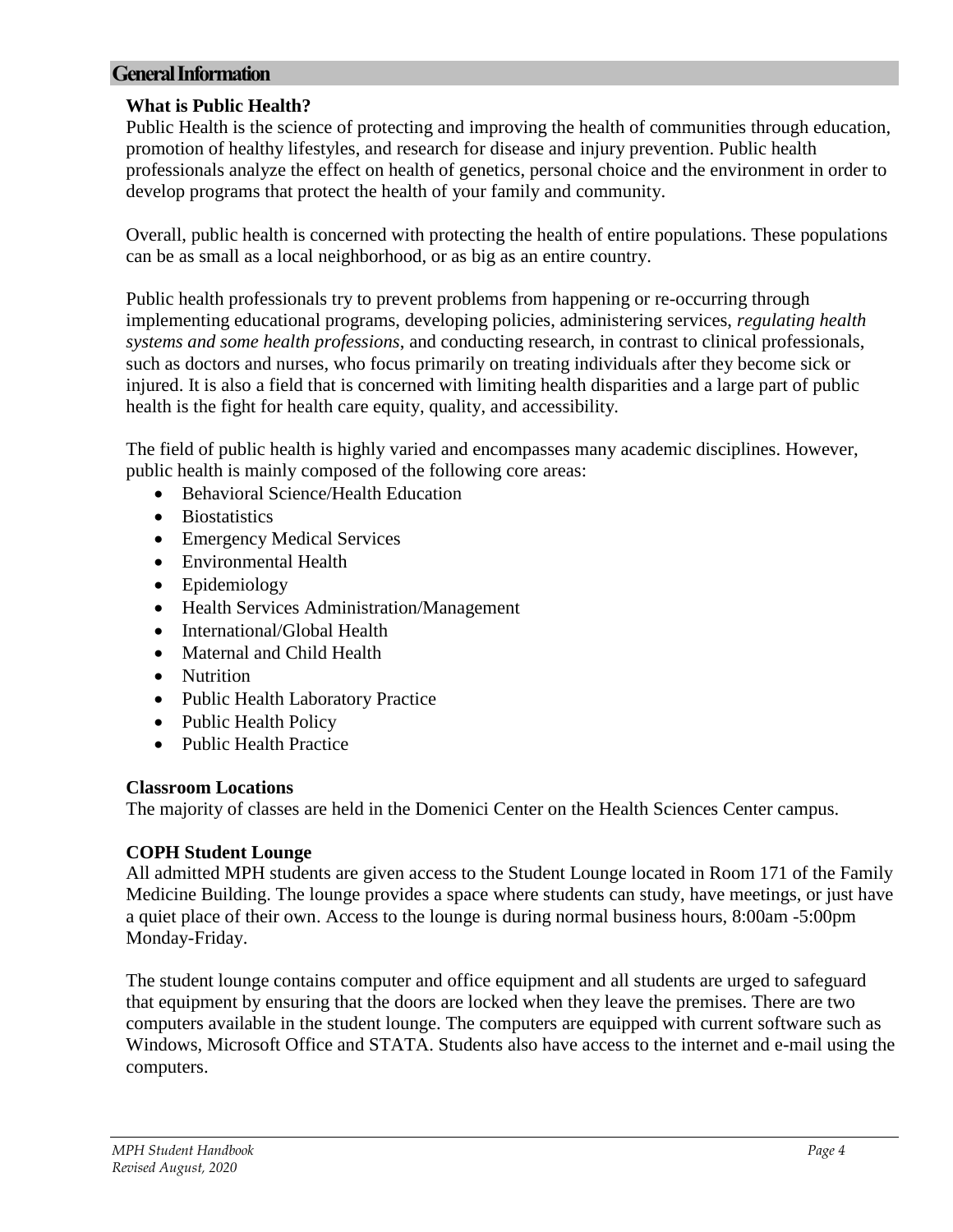# **E-mail**

Students must have an active e-mail account, through either UNM or another e-mail system, and ensure that the correct preferred e-mail address is updated in LoboWeb. Pertinent information regarding the COPH and MPH Program is sent to students using their e-mail addresses including upcoming events, information on jobs, your status, requests for additional information, assistantships, financial aid and other items. Please make sure you share your preferred e-mail address with the MPH education support coordinator. All students are urged to check their emails regularly.

# <span id="page-4-0"></span>**Financial Aid Information**

# **Assistantships**

During the course of the year, assistantship contracts are available to qualified MPH students through faculty research and educational assistantships. Notices regarding assistantship opportunities are forwarded to students through email and posted on the MPH bulletin boards.

# **Scholarships**

Scholarship opportunities are forwarded to students via e-mail. It is important to check the Graduate Studies website for additional scholarship opportunities.

# <span id="page-4-1"></span>**Completion of the Degree**

Now that you have been admitted to the program, please take a moment to familiarize yourself with the following information.

# <span id="page-4-2"></span>**MPH Core Competencies**

The MPH Program requires all graduates to demonstrate specific knowledge and skills related to public health practice. The program is guided by a set of core competencies, in addition to concentration-specific competencies (see specific concentration for the additional competencies). The core competencies address a unique set of applied knowledge, skills and other attributes across the broad disciplines within the program, including biostatistics, epidemiology, environmental health sciences, health services administration and social and behavioral sciences. The core competencies for the MPH degree are outlined below.

After completion of the degree, the graduate should be able to:

- apply ethical principles to professional practice when acting in any capacity as a public health professional;
- identify the importance of working collaboratively with diverse communities and constituencies (e.g. researchers, practitioners, agencies, health care service providers and community organizations);
- apply the socioecological framework to identify health problem at the population level and develop interventions;
- apply critical thinking to analyze and develop interventions based on public health sciences, including behavioral, environmental and social sciences, biostatistics and epidemiology;
- access, evaluate and communicate accurate demographic, statistical, programmatic, policy and other scientific information in relevant modalities with professionals, community members and policy makers;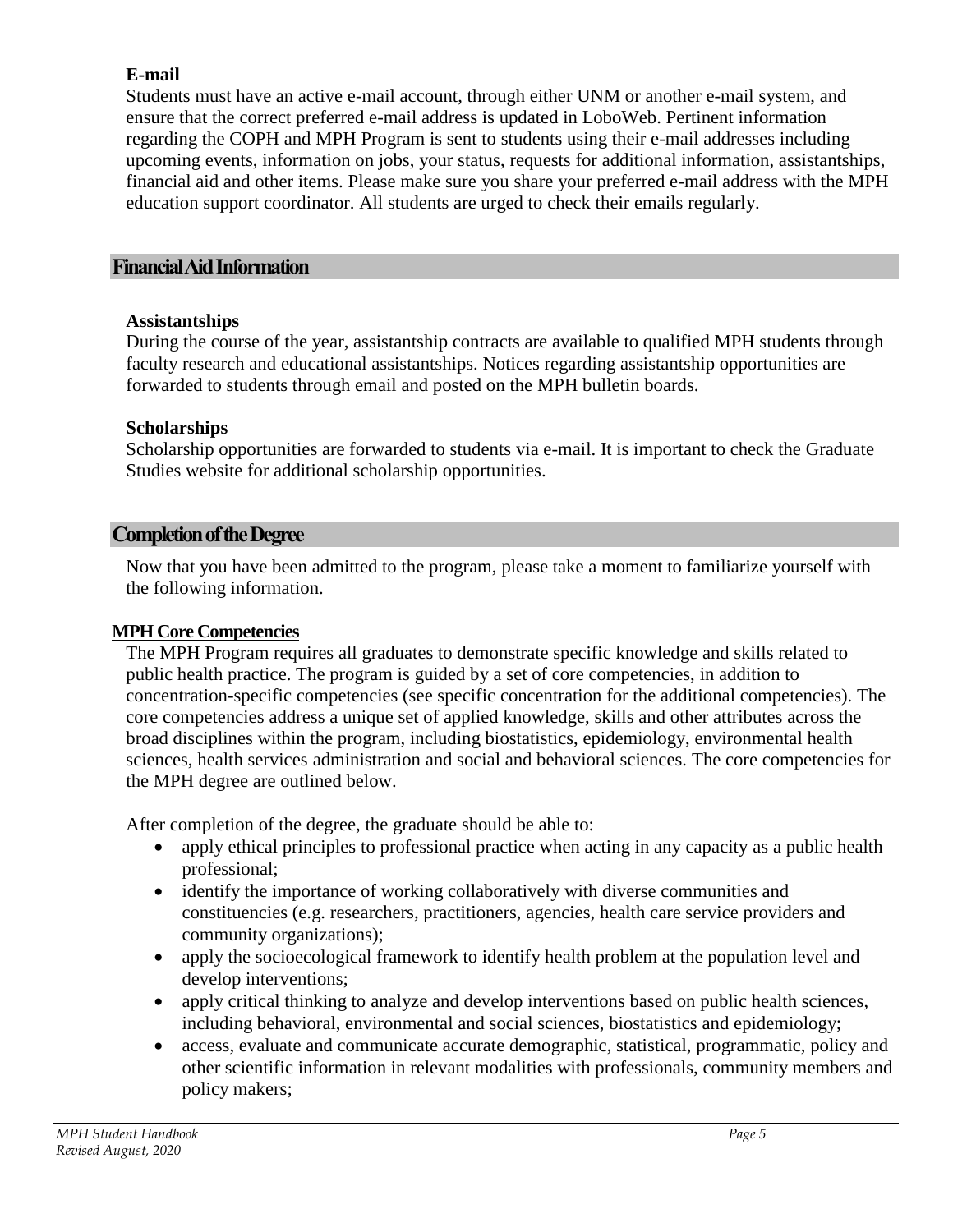- interact sensitively, effectively and professionally with persons from diverse demographic, cultural, socioeconomic, educational and professional backgrounds and lifestyles preferences;
- demonstrate leadership skills to promote public health initiatives for improving the health status of populations when acting at the local, state, national and international levels; and
- describe the basic principles of participatory approaches to public health research and practice.

# **Credits Required**

The Master of Public Health degree is a 42-credit hour program that includes three concentrations, Community Health, Epidemiology, or Health Systems, Services and Policy. If you are unsure of your credit status, please contact the education support coordinator, your faculty advisor or the director.

# **Transfer Credits**

Students can transfer up to 17 approved credits into the MPH program. To request transfer credit, the following is required:

Students requesting course transfer from another educational institution, must request a review of the course to see if it is applicable to the MPH degree at UNM. The request is made to the director, accompanied by a syllabus for the course taken at the other educational institution. The director will provide a written decision explaining the action taken and a copy is placed in your student file. The decision will not be made unless the course syllabus is provided.

There is no immediate transfer of courses done at the time of admission. All approved transfer credits must be included on the student's Program of Study (POS) at the time it is submitted. Once the POS is approved by the adviser and director, it is forwarded to Graduate Studies for review and final approval.

An official transcript from the educational institution showing the credits being transferred must be sent to the MPH education support coordinator.

NOTE: Students may not transfer any course that has been used to meet the requirements of another degree program. The same course *may not be used* to meet the requirements of two separate degrees.

# <span id="page-5-0"></span>**Time Frame for Degree Completion**

Students have a seven-year period to complete all requirements of the MPH degree. If a student is attending on a full-time basis, it is possible to complete the degree in a 2-year period of time (including two summer semesters). Those students who are attending part-time should be prepared to accelerate their studies at some point in time in order to meet the seven-year requirement.

All incoming students are required to take a sequence of courses in their first fall and spring semesters. At a minimum, students must enroll in four credit hours during their first fall semester. For a full-time student, the required courses include: PH 501 Principles of Public Health (4 credits), PH502 Epidemiology and Biostatistics I, and PH 560 Epidemiology and Biostatistics Lab. If you have already completed Principles of Public Health, you must enroll in another course in addition to PH 511 during the fall semester in order to have the four required credits. During the following spring semester, you are required to take at least five credit hours. You must enroll in Theory and Practice Seminar (PH 508) for two-credits and one other three-credit course. If you are unable to fulfill this requirement, please contact your faculty advisor as soon as possible in the fall semester.

Please note that the student's seven-year period begins the semester in which they take their first graduate level course applicable to the degree, *whether they are an admitted student or not*. If you have taken courses prior to being admitted, please keep this in mind when determining the seven-year period.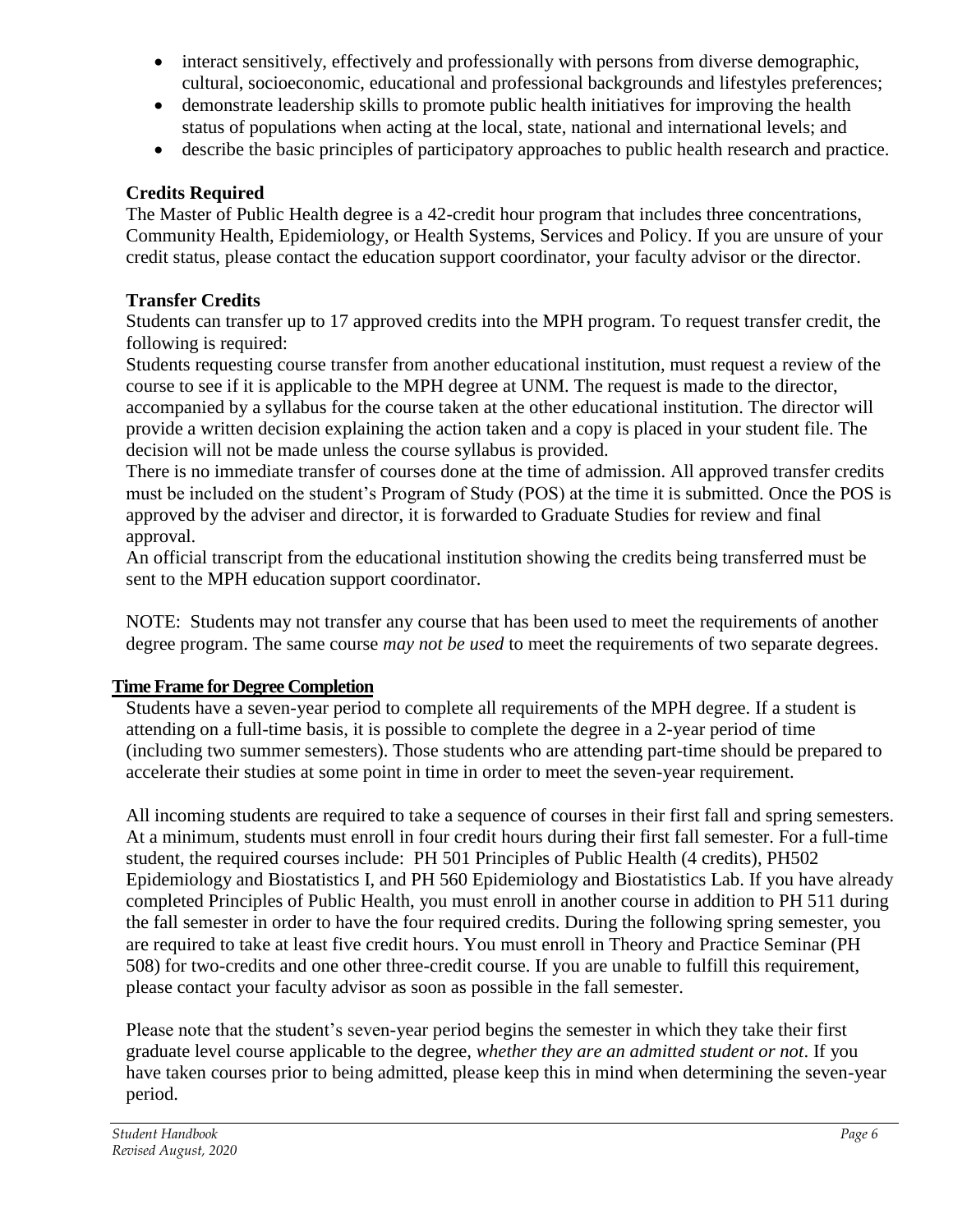# <span id="page-6-0"></span>**Time Off from the Program**

It may be necessary for students to take time from the program due to personal, financial, or other reasons. A student who is unable to continue his/her graduate studies due to extenuating circumstances, must request a leave of absence in advance. The written request, together with a memo of support from the chairperson or designee of the graduate unit is forwarded to the Dean in the Graduate Studies office who will make the final decision. A leave of absence is determined on a semester-by-semester basis and is generally limited to a maximum of one calendar year. The time approved for a Leave of Absence is not counted in the time limit to complete the degree, as long as the student is not enrolled in any course at UNM. To request a leave of absence, follow the Instructions below:

# **Formal Leave of Absence**

- Meet with your MPH faculty advisor or the director to explain your situation.
- Write a formal letter addressed to the Dean of Graduate Studies (GS) requesting the leave of absence, include when you plan to resume your studies. The letter is forwarded to the director for review. If the director agrees to the student request, a memo of support will be submitted to GS along with your written request. Both the request and the support memo will be placed in your student file.

# **Informal Leave of Absence**

 Students are allowed to take a leave of absence without submitting a formal leave of absence request. A student who is admitted and completes at least one semester of graduate studies in the program is allowed three consecutive semesters, including summer, without taking classes and without submitting a formal request. **Please keep in mind the seven-year rule for completing the program.** Taking time off requires that you submit a request for extension. An absence of more than three semesters, including summer sessions, will result in you being automatically dropped from the program. In this case, you must reapply to UNM.

# **Reapplication**

If a student has not been enrolled for three consecutive semesters, they are automatically dis-enrolled from the UNM. In order to register for courses, you must reapply to the UNM and the MPH Program.

- You must submit your reapplication in the normal time frame allowed for new registration. Please refer to the latest UNM schedule for the filing deadlines.
- If you do not meet the time requirements for reapplication, your application will not be approved until the following semester. You may be readmitted to the program during any semester.
- If you do not meet the time requirements and your admission is delayed for a semester, you may continue to take courses under the non-degree process.
- If you meet all requirements above, approval is automatic at the program level.

# **Request for Extension**

If a student is unable to complete their degree in the required period of time, he/she may petition Graduate Studies for an extension of time. To do so, the student must do the following: Submit a program of study to the MPH education support coordinator two semesters prior to the seven-year period. This must be on file and show your course work and anticipated graduation. Write a memorandum addressed to Graduate Studies stating the reason for not being able to complete the program within the seven-year requirement. Please be specific and brief.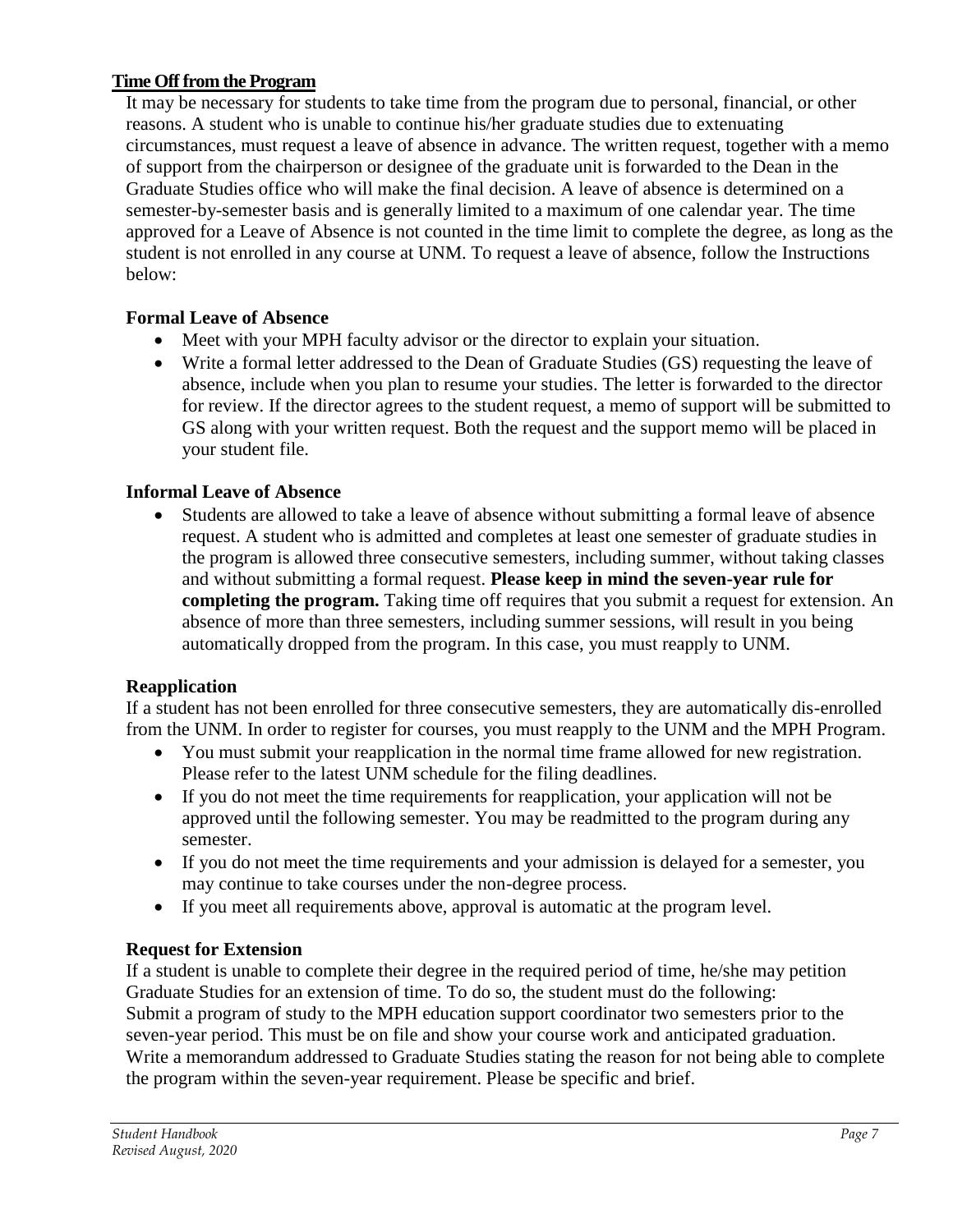Submit the memorandum to the MPH education support coordinator. The director will approve this request and submit it to GS along with a memorandum of support for the student. A decision from GS is returned to the student and the MPH Program. A copy is also retained in the student folder.

# <span id="page-7-0"></span>**Schedules and CRNs**

Students will receive a MPH Program course schedule prior to the beginning of each semester via email. A semester schedule is also posted on the COPH website under courses and on LoboWeb. Some courses are restricted, and permission of the instructor is required. After you have received approval to register for restricted courses from the instructor, the education support coordinator will do an override which will allow you to register for the course. You will be notified via email when this has been done.

# <span id="page-7-1"></span>**Grading System**

All graduate students in the MPH Program will be expected to maintain a 3.0 GPA. The following grading system is used:

 $A+ = 4.33$  $A = 4.00$  $A- = 3.67$  $B_{+}$  = 3.33  $B = 3.00$  $B - = 2.67$  $C_{+}$  = 2.33  $C = 2.00$ Graduate Students cannot be assigned a grade of D  $F = 0.00$ 

Students may include a total of 11 credits of C, C+ or CR on their program of studies whether those courses are in or out of their major course of study. If the student plans to use the courses toward their degree requirement, then they must keep the 11-hour restriction in mind.

# **Incompletes**

A faculty member may choose to give a student an incomplete for a course. The student has 1 year to resolve the Incomplete, or it will default to an "F." It is highly recommended that all incompletes are cleared the following semester. It is the student's responsibility to keep track of their incompletes and complete the work. Exceptions may be considered for extenuating circumstances with approval of the instructor, director and the UNM faculty senate. Students are not allowed to graduate with an "I" on their student record.

# **Academic Probation**

Students will be placed on academic probation if their cumulative GPA falls below 3.0. If the student's GPA falls below 3.0, Graduate Studies will notify the student that they have been placed on probation. The student is then given the opportunity to improve their grades during the next 12 credits taken. If the student does not improve their GPA, they will be dis-enrolled from UNM.

Students in a probationary status are not allowed to hold an assistantship or graduate while on probation.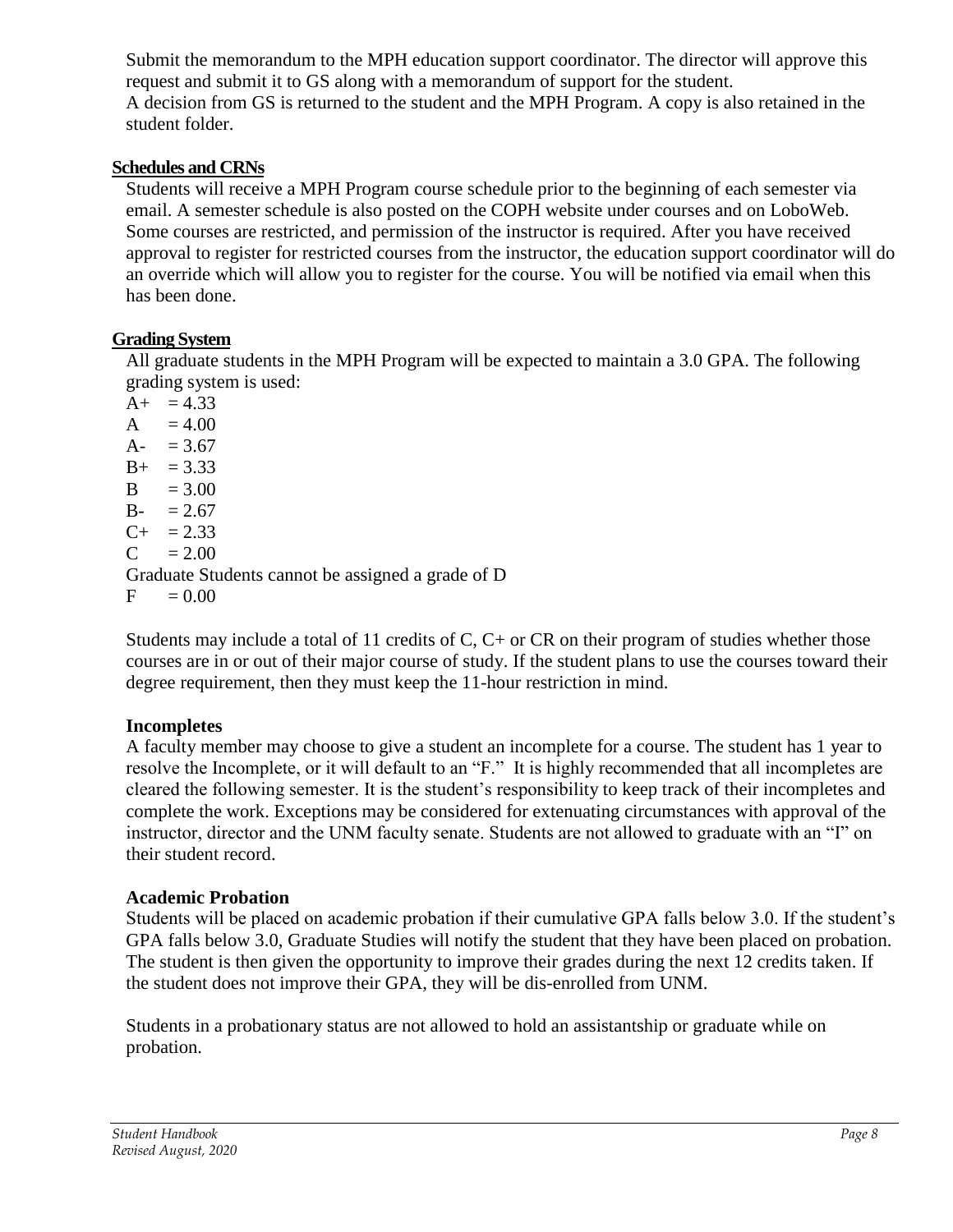# <span id="page-8-0"></span>**Academic Integrity Policy**

The University *Pathfinder* Policy on Academic Dishonesty can be found at the link below. One purpose of this policy is to clearly delineate mutual expectations of faculty and students and to more clearly define academic dishonesty.<http://pathfinder.unm.edu/>

# **The** *Pathfinder* **states:**

*Each student is expected to maintain the highest standards of honesty and integrity in academic and professional matters. The University reserves the right to take disciplinary action, up to and including dismissal, against any student who is found guilty of academic dishonesty or otherwise fails to meet the standards. Any student judged to have engaged in academic dishonesty in course work may receive a reduced or failing grade for the work in question and/or for the course.*

*Academic dishonesty includes, but is not limited to, dishonesty in quizzes, tests, or assignments; claiming credit for work not done or done by others; hindering the academic work of other students; misrepresenting academic or professional qualifications within or without the University; and nondisclosure or misrepresentation in filling out applications or other University records.*

# **The** *Faculty Handbook* **states:**

*When a violation of the regulation occurs in connection with a course, seminar, or any other academic activity under the direction of a faculty member, that faculty member is authorized to take whatever action is deemed appropriate, but no penalty in excess of an "F" in the course and the involuntary withdrawal of the student from the class may be imposed. Whenever this penalty is imposed; the instructor may report the case in full detail in writing to the Dean of Students, who may impose additional sanctions or refer the matter to the Student Conduct Committee for a determination of whether additional sanctions are warranted.*

# **MPH Expectations for Academic Integrity**

As a community of scholars:

- it is expected that the course work a student conducts and submits (or presents) will be that of the individual student, unless a student receives prior permission from the instructor to do otherwise. Submitting work as if it is an individual product when it is not is academic dishonesty.
- it is expected that students will cite and enclose in quotes any product copied, or materially taken, from others. It is expected that written submissions are those of the student unless otherwise clearly quoted and appropriately cited. Duplicating, in whole or in part, another's work product and submitting that work as if a student had produced it independently is academic dishonesty. Examples include, but are not limited to, duplicating in whole or in part: exams produced by others; paper(s) produced by others (on behalf of the student or not) and whether or not the paper(s) were previously submitted; non-original material obtained from web sites; and/or publications.
- it is expected that faculty and staff will not hinder the academic progress of students in other classes by assisting one or more students in producing and/or submitting group and/or duplicated work as if it were produced independently (by the students when the faculty member can reasonably construe that the work will be evaluated as an individual product). Such behavior violates provisions of the *Faculty Handbook* and will be sanctioned as outlined in the handbook.
- it is expected that students will complete examinations without duplicating the exam answers of other students, using course materials or notes or otherwise gaining an unfair advantage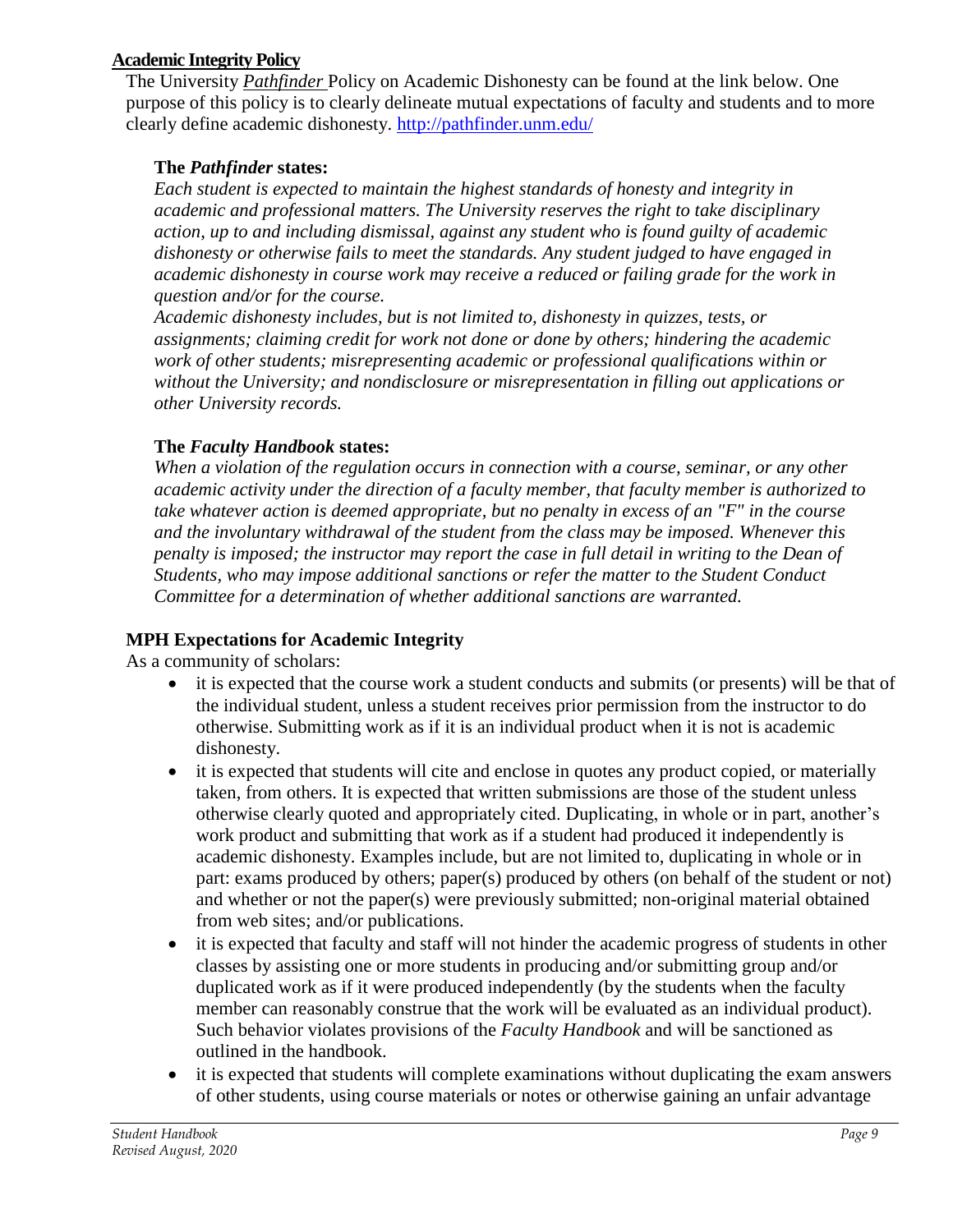over other students who are also taking the exam. Such behavior hinders the academic work of fellow students, claims credit for work done by the student, and is academically dishonest. However, if the exam is expressly designated as open book or take home exam, the use of course materials or notes is allowed.

- it is expected that a student will be responsible and discuss re-submissions or research/project continuations with the faculty prior to submitting any potentially redundant work.
- it is expected that faculty will clearly state course and exam objectives. If the student believes clarity is lacking, it is the responsibility of the student to request clarification in a timely manner. Faculty should provide clarification in writing whenever possible to avoid misunderstanding(s).
- it is expected that students maintain the highest standards of honesty and integrity in academic and professional matters. If a student fulfills university expectations of maintaining the highest standards of honesty and integrity in academic and professional matters, yet is having difficulty in a class, the student may expect faculty to consider available options that may assist the student, which may include, but are not limited to: deadline extensions, auditing, incomplete grades, or withdrawals.
- , it is expected that if a faculty or staff member witnesses or learns of an instance of possible academic dishonesty, he/she should promptly report the incident to the instructor in charge of the class where the alleged academic dishonesty occurred.
- it is required that an incident of academic dishonesty will be dealt with as outlined in the *Pathfinder* and the *Faculty Handbook*.
- it is expected that Academic Freedom will be upheld as defined in the *Faculty Handbook*. <http://handbook.unm.edu/>

In the absence of a contrary directive from the instructor, students may collaborate, assist, and help each other. Unless a faculty member specifically assigns a group project, all final class projects must be each student's own work and the assistance must be cited (e.g., as personal communication.) All students who knowingly participate in misrepresentation of a student's work will be academically dishonest.

Faculty expect that students will be responsible and discuss re-submissions or research/project continuations with the faculty prior to submitting any potentially redundant work.

The MPH Program will utilize the following procedure when an instructor believes that a violation of academic dishonesty has occurred:

- The instructor shall discuss the alleged violation with the student as soon as possible and provide the student an opportunity to explain.
	- o After this discussion, the instructor may impose an appropriate sanction within the scope of the academic activity, such as grade reduction and/or involuntary withdrawal from the course.
	- o The instructor shall notify the student of the academic sanction.
	- o The instructor should contact the COPH director of graduate programs and review the alleged violation, appropriate sanctions and any need to refer the case to the COPH Dean for disciplinary action beyond the faculty-imposed sanction.

# **Graduate Student Grievance Procedures**

Graduate students are expected to abide by the university values and guidelines for professional practice, academic integrity, and responsible conduct of research; they are also protected by those same values and guidelines. Academic grievances include, but are not limited to, issues related to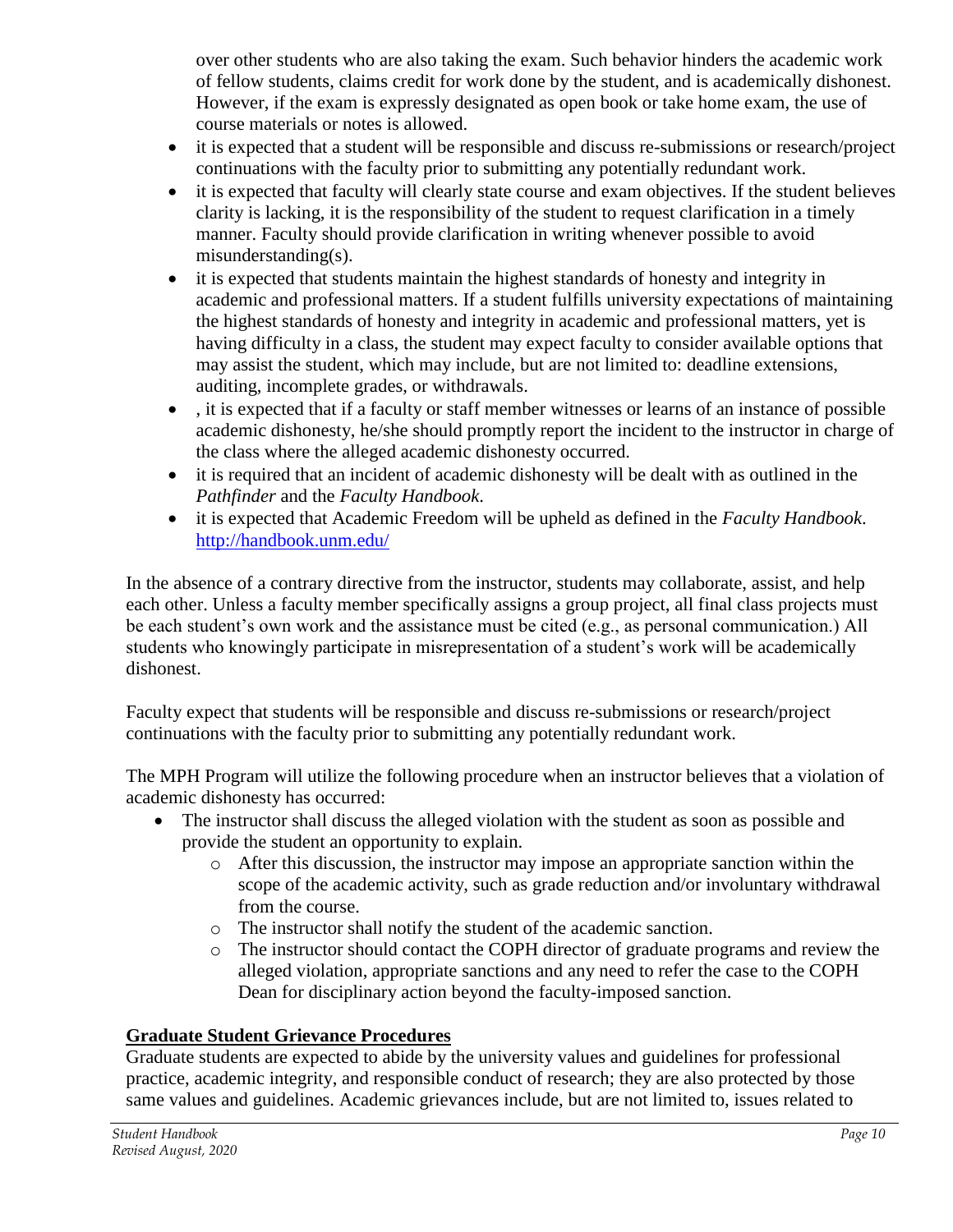progress toward the degree, improper implementation of academic procedures, and unfair treatment. When at all possible, graduate students should attempt to resolve their complaints directly with the parties involved. If the

complaint cannot be resolved at that level, the student may meet with department or college/school administrators (chair, dean, or dean's designate) or the Dean of Graduate Studies to discuss the concerns, clarify the rules and procedures that should be followed, and explore constructive means to resolve the problem. If a formal grievance is necessary, the graduate student should follow the procedures stipulated in the UNM *Pathfinder and the UNM Faculty Handbook*. If a grievance or complaint involves alleged discrimination or sexual harassment, it must be directed to the Office of Equal Opportunity (OEO).

# **The** *Pathfinder* **states:**

*The UNM Student Grievance Procedure is intended to provide Procedures for the resolution of disputes of an academic nature between students and University faculty, as well as Procedures for handling student disciplinary matters. The following categories of disputes or disciplinary matters are provided for in the articles indicated. Any question about these Procedures should be directed to the Office of the Dean of Students.*

*This article sets forth the procedures which should be followed by a student who believes that he or she has been unfairly or improperly treated by a faculty member or academic program/department in connection with the academic process. For example, it applies to disputes over assignment of grades, decisions about program or degree requirements or eligibility, or claims that course requirements are unfair.*

*Any student grievances concerning decisions made by University personnel, outside the academic process, for which specific procedures are not established, shall be resolved between the student and the office or department involved. If no resolution is reached, the parties may appeal to the appropriate Dean or Director and then to the appropriate Vice President. Appeals should be filed in writing within one week of the decision.*

# **The** *Faculty Handbook* **states:**

*The University of New Mexico promotes a working, learning, and social environment where all members of the UNM community, including but not limited to the Board of Regents, administrators, faculty, staff, students, and volunteers work together in a mutually respectful, psychologically-healthy environment. UNM strives to foster an environment that reflects courtesy, civility, and respectful communication because such an environment promotes learning, research, and productivity through relationships. Because a respectful campus environment is a necessary condition for success in teaching and learning, in research and scholarship, in patient care and public service, and in all other aspects of the University's mission and values, the University is committed to providing a respectful campus, free of bullying in all of its forms.*

The MPH Program will utilize the following procedure for student grievances:

- The students should first try to resolve the grievance informally by discussing the grievance with the instructor as soon as possible.
- If the student and faculty member cannot reach an agreement, the student should discuss the grievance with the COPH director of graduate programs.
- If the grievance is still not resolved, the student should discuss the grievance with the COPH dean.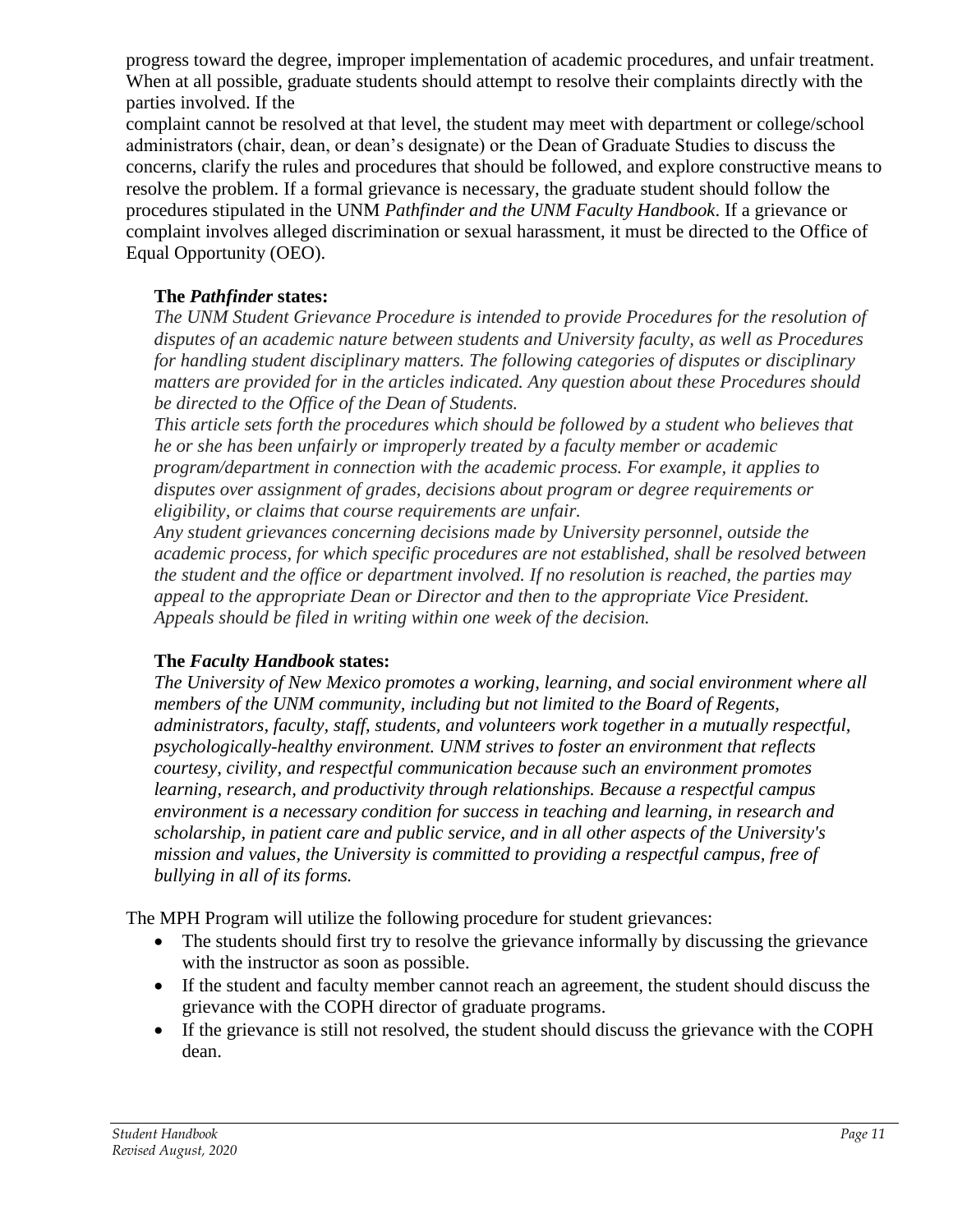### **Responsible Conduct of Research**

Responsible conduct of research (RCR) is the process researchers and scholars follow to ensure that their work is original, honest, and well-intended. The outcomes can be trusted and may contribute to generalizable knowledge. Often RCR coincides with professional practices and regulatory compliance. All professional scientists and scholars are expected to conduct themselves with integrity, honesty, and in accordance with professional expectations. RCR is not just doing research, but doing it well.

The Academic Integrity and Research Ethics (AIRE) program is available to help all researchers develop training plans. For more specific information, contact the office at 505-249-7906 at 400 Cornell Dr. NE, MSC03 2180, University of New Mexico, Albuquerque, NM 87131, or visit the Graduate Studies website at:<http://grad.unm.edu/aire/> . See also the AIRE website for guidelines, news, and events related to research compliance and instruction. Graduate Studies conducts workshops throughout the year on RCR and issues relating to research ethics. Please check their calendars for updated information about these workshops.

# <span id="page-11-0"></span>**Students with Special Needs**

In accordance with University Policy 2310 and the Americans with Disabilities Act (ADA), academic accommodations may be made for any student who notifies the instructor of the need for an accommodation. It is imperative that you take the initiative to bring such needs to the instructor's attention, as the instructor is not legally permitted to inquire. Students who may require assistance in emergency evacuations should contact the instructor as to the most appropriate procedures to follow. Contact Amanda Butrum at the Accessibility Resource Center at [arcsrvs@unm.edu](mailto:arcsrvs@unm.edu) or by phone at 277-3506 for additional information.

UNM is committed to providing courses that are inclusive and accessible for all participants. As your instructor, it is my objective to facilitate an accessible classroom setting, in which students have full access and opportunity. If you are experiencing physical or academic barriers, or concerns related to mental health, physical health and/or COVID-19, please consult with me after class, via email/phone or during office hours. You are also encouraged to contact Amanda Butrum at the Accessibility Resource Center at [arcsrvs@unm.edu](mailto:arcsrvs@unm.edu) or by phone 277-3506.

# <span id="page-11-1"></span>**Graduation Requirements**

It is the student's responsibility to ensure that the general University requirements and due dates have been met for graduation. Students who plan to graduate should consult the UNM Graduate Studies webpage [\(http://grad.unm.edu/home/\)](http://grad.unm.edu/home/), meet with the MPH education support coordinator and/or faculty advisor if they have questions.

Students are also responsible for following the Advisement Checklist to ensure the completion of the required MPH core courses and concentration courses.

In order to graduate, the student must do the following:

# **Submit a Program of Study**

The student must complete the Program of Study form which is available on Graduate Study website. The student must complete the form and meet with their faculty advisor to ensure they have/will meet all requirements for graduation before submitting the form. The form must be completely filled out with the following information by the deadlines listed below: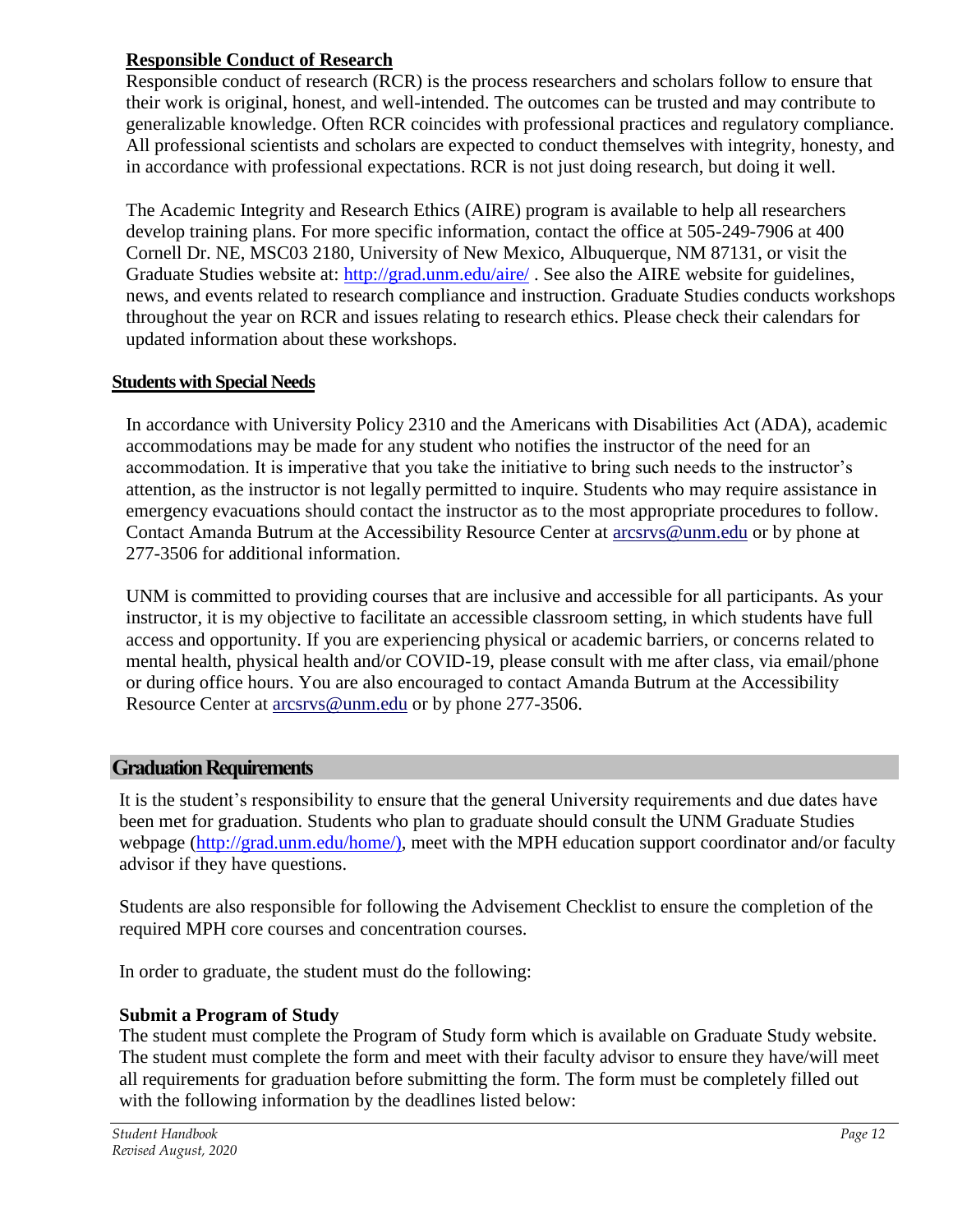- The student must list all courses applicable to his/her degree including those courses to be taken in future semesters.
- The student must list all approved transfer courses from other institutions, with an official transcript for all transfer courses from the educational institution (if applicable).
- **The student must also notify the Senior Academic Advisor of anticipated graduation date.**
- Deadlines to submit forms are March 1 for Summer graduation, July 1 for Fall graduation, October 1 for Spring graduation. **Failure to submit this form on time will delay your graduation**.

# **Submit an Announcement of Examination**

The Announcement of Examinations is completed online by the student through the Graduate Studies website two weeks prior to the oral examination. The deadline to complete this form is two weeks before the examination. Deadlines for completing all requirements for the MPH degree (including the master's examination) are November 15 for Fall graduation, April 15 for Spring graduation, and July 15 for Summer graduation. Graduation will be delayed if these deadlines are not met.

# **UNM Graduation Courtesy Policy**

University regulations require that the student must be enrolled and complete a minimum of one hour of graduate credit in the term he/she completes degree requirements. Should the student miss the graduation deadline but complete all degree requirements on or before the last day of that term, the student is not required to register for the next (graduation) term. The degree program must submit the student's name on the proposed graduation list for the actual term of graduation.

# <span id="page-12-0"></span>**Community Health Concentration**

The mission of the Community Health concentration is to prepare students for leadership roles in population-based disease prevention and health promotion in public and private settings. The philosophical foundation of the concentration relies on a community capacity building, empowerment approach to promote social justice and equity in health. The concentration is designed for students with prior experience, education or interest in community-focused public health practice or research that values diversity, self-reflection and critical analysis of evidence-based practice and practice-based public health approaches. The purpose of this concentration is to provide students with the multi-disciplinary knowledge and skills necessary to plan, implement, and evaluate public health programs at multiple levels of the social-ecologic framework.

# **Community Health Concentration Competencies**

After completion of this concentration, the graduate should be able to:

- Apply appropriate practice-based approaches, theory and planning models and sound research methods for developing, implementing, managing, evaluating, and disseminating community health Interventions.
- Assess community and population needs and assets, and readiness for change at the individual, interpersonal, community, institutional and policy levels in order to develop relevant public health interventions.
- Integrate participatory approaches into research and practice to facilitate community engagement and self-determination.
- Identify and embrace community resources and strengths and act with cultural respect and humility.
- Analyze social and cultural issues associated with health communication and develop audienceappropriate public health communication strategies for different audiences and sectors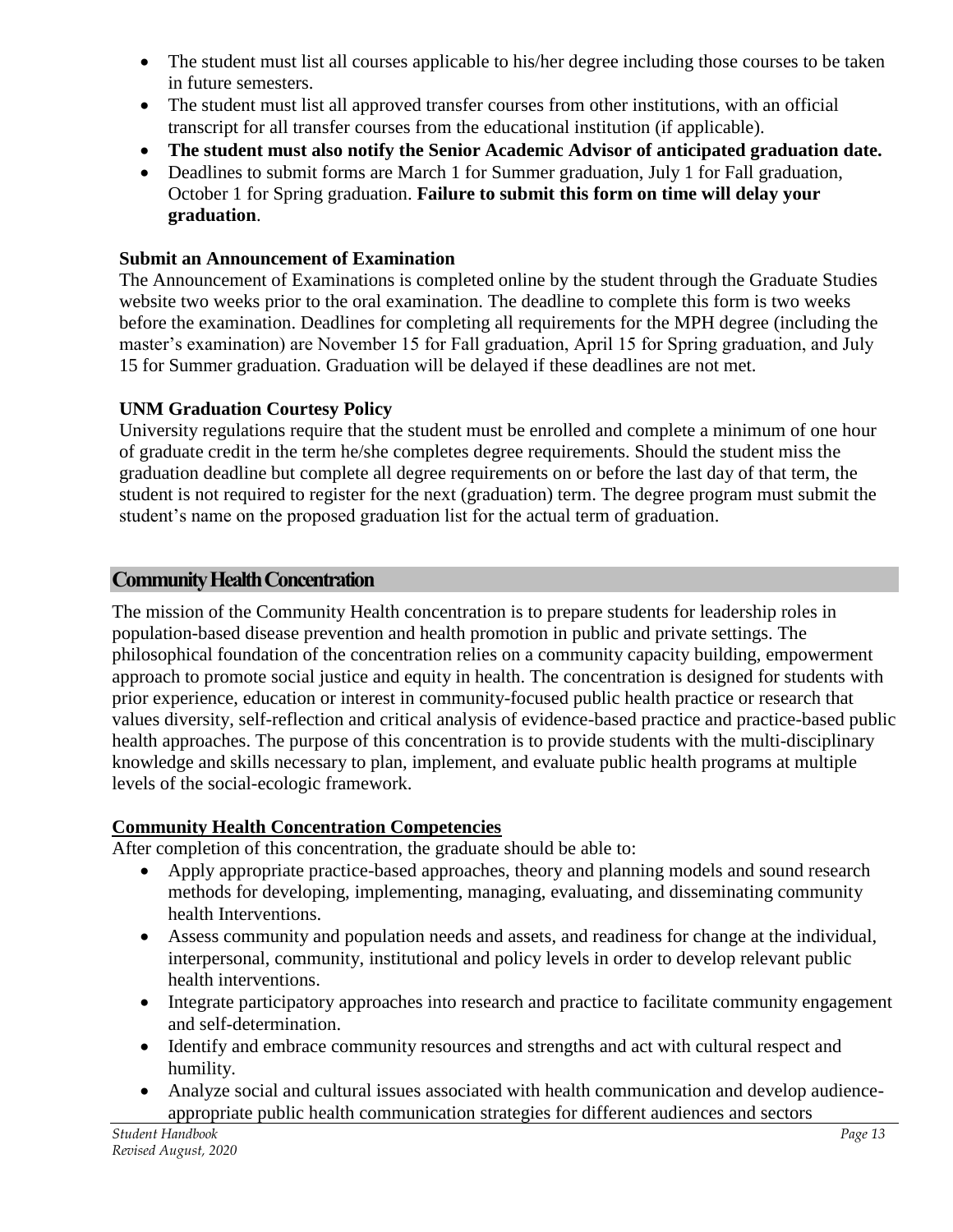. **Advising**: Students seeking an MPH degree with a Community Health concentration usually have an advisor from the core faculty in this concentration.

# <span id="page-13-0"></span>**Epidemiology Concentration**

The concentration in Epidemiology provides students with the knowledge and skills necessary to collect, analyze, and interpret epidemiologic data for the solution of public health problems. The concentration prepares students for employment as a master's level epidemiologist or research scientist in various settings such as the New Mexico Department of Health, the University of New Mexico School of Medicine, and other public health research and service organizations.

# **Epidemiology Concentration Competencies**

After completion of this concentration, the graduate should be able to:

- describe the strengths, limitations and issues such as bias, confounding and effect modification pertinent to the proper application and execution of various epidemiologic study designs;
- identify and be able to access sources of public health data, such as vital statistics records, disease registries, other surveillance databases, census data, national surveys and medical records;
- analyze and interpret epidemiologic measures of occurrence and association using basic statistical tests and models and summarize and present the findings; and
- integrate epidemiologic and biostatistical knowledge in the critical evaluation of public health literature, including the use of theories of causation and criteria for causal inference and identification of demographic, behavioral, social and environmental factors influencing population health.

**Advising**: Students seeking an MPH degree with an Epidemiology Concentration usually have an advisor from the core faculty in this concentration.

# <span id="page-13-1"></span>**Health Systems, Services and Policy Concentration**

The concentration in Health Systems, Services, and Policy provides students with the knowledge and skills necessary to analyze health systems, public health and health care services and programs, and related governmental and non-governmental policies. Students develop the capacity to analyze and develop interventions and health policies at local, national, and global levels. The goal of the concentration is to prepare students to work in health organizations and policy arenas to improve population health and decrease health inequities.

# **Health Systems, Services and Policy Concentration Competencies**

After completion of this concentration, the graduate should be able to:

- apply theoretical and methodological approaches to the analysis of health policies, health systems, and health care services.
- identify, map and analyze key intersectoral stakeholders and their roles in local, state, tribal, national and international health policies, health systems and health care services.
- identify important issues affecting international health policies, health systems, and health care services.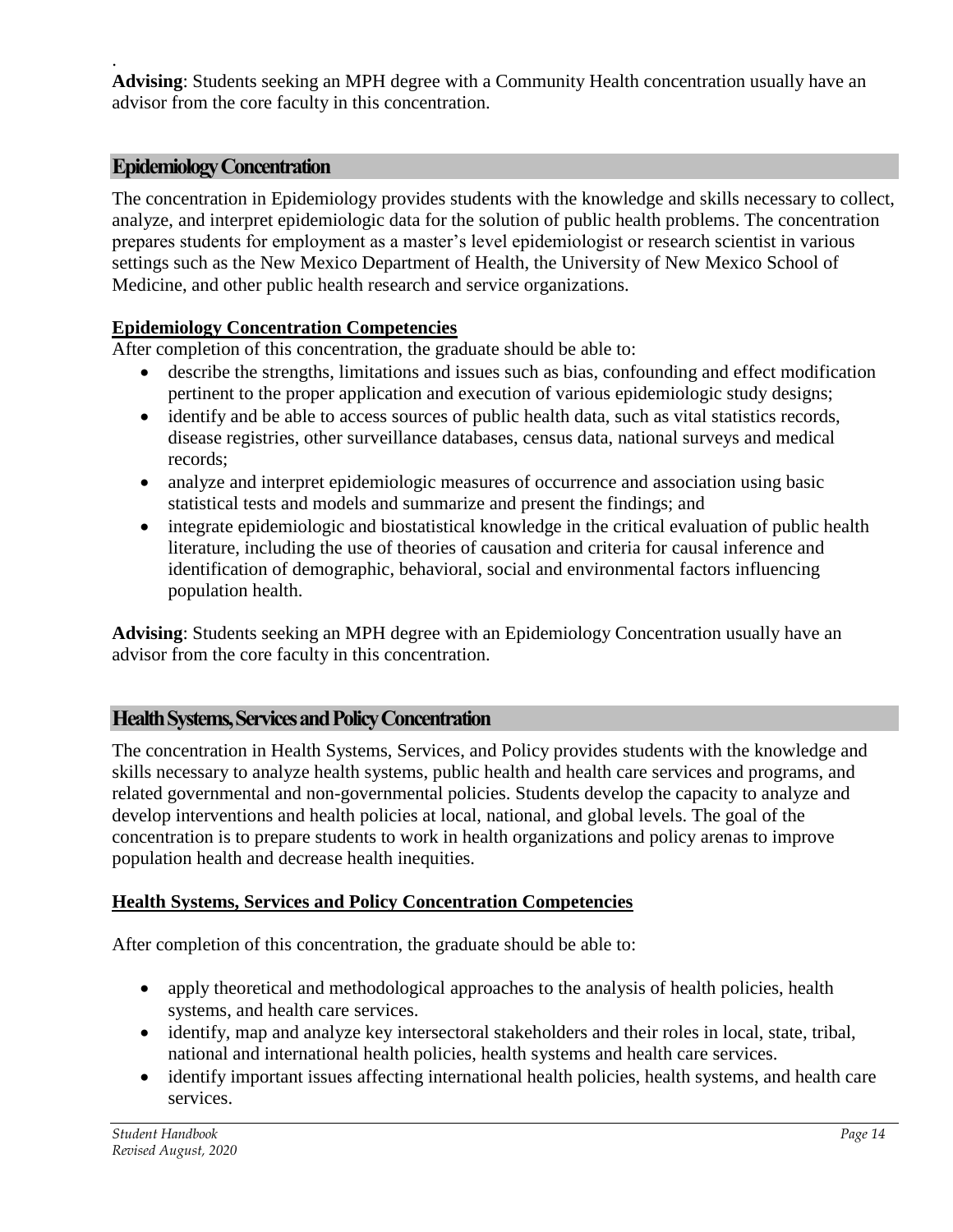- access, analyze, interpret and translate health systems, population and policy data bases.
- demonstrate the ability to apply qualitative and quantitative methods to critically analyze evidence related to populations, public health systems, services and policies.
- apply principles of leadership, ethics and management to guide decision-making and foster collaboration with inter-disciplinary professionals, healthcare stakeholders, communities and policy makers.

**Advising**: Students seeking an MPH degree with a Health Systems, Services and Policy concentration usually have an advisor from the core faculty in this concentration.

# <span id="page-14-0"></span>**Dual Degrees**

The MPH Program offers dual degrees in collaboration with other UNM departments. See your adviser and director of graduate programs for further information.

- Doctor of Medicine/Master of Public Health (MD/MPH)
- Master of Arts in Public Health and Latin American Studies/Master of Public Health(MALAS/MPH)
- Individual dual degrees may be created by students with any department. Students in dual degree programs must complete both degrees in the same semester. The students must prepare a written rationale for the dual degree and a chart outlining the requirements for both degrees and shared credits. See UNM Catalog for additional information on the process.

# <span id="page-14-1"></span>**Independent Study**

# **Requirements**

Students in the MPH Program are eligible to sign up for independent study credits, which count toward the completion of their degree. Students must consult with and sign a contract with a faculty member who will provide mentorship during the independent study. If you have a special project you are working on and feel it relates to your degree and would like credit, you must contact the faculty member who will work with you.

# **Process**

- 1. The student contacts the faculty member within the normal sign up period for classes in the semester during which the proposed Independent Study will take place*.* Initiating discussions the semester prior to taking the independent study is **highly recommended**.
- 2. After the initial meeting with the faculty member, the student uses the contract following the requirements. The Independent Study Contract is a signed, negotiated agreement between the faculty member and the student which identifies the important conditions and terms under which the independent study is to be conducted. This contract includes:
	- the purpose of the independent study
	- the responsibilities of the faculty member and student including the schedule of meetings
	- the reading list and other content of the study
	- the number of credits
	- the criteria for assigning grades
	- the products
	- the dates by which the products will be delivered to the faculty member
- 3. The faculty member must approve and sign the contract before the student can register for independent study credits.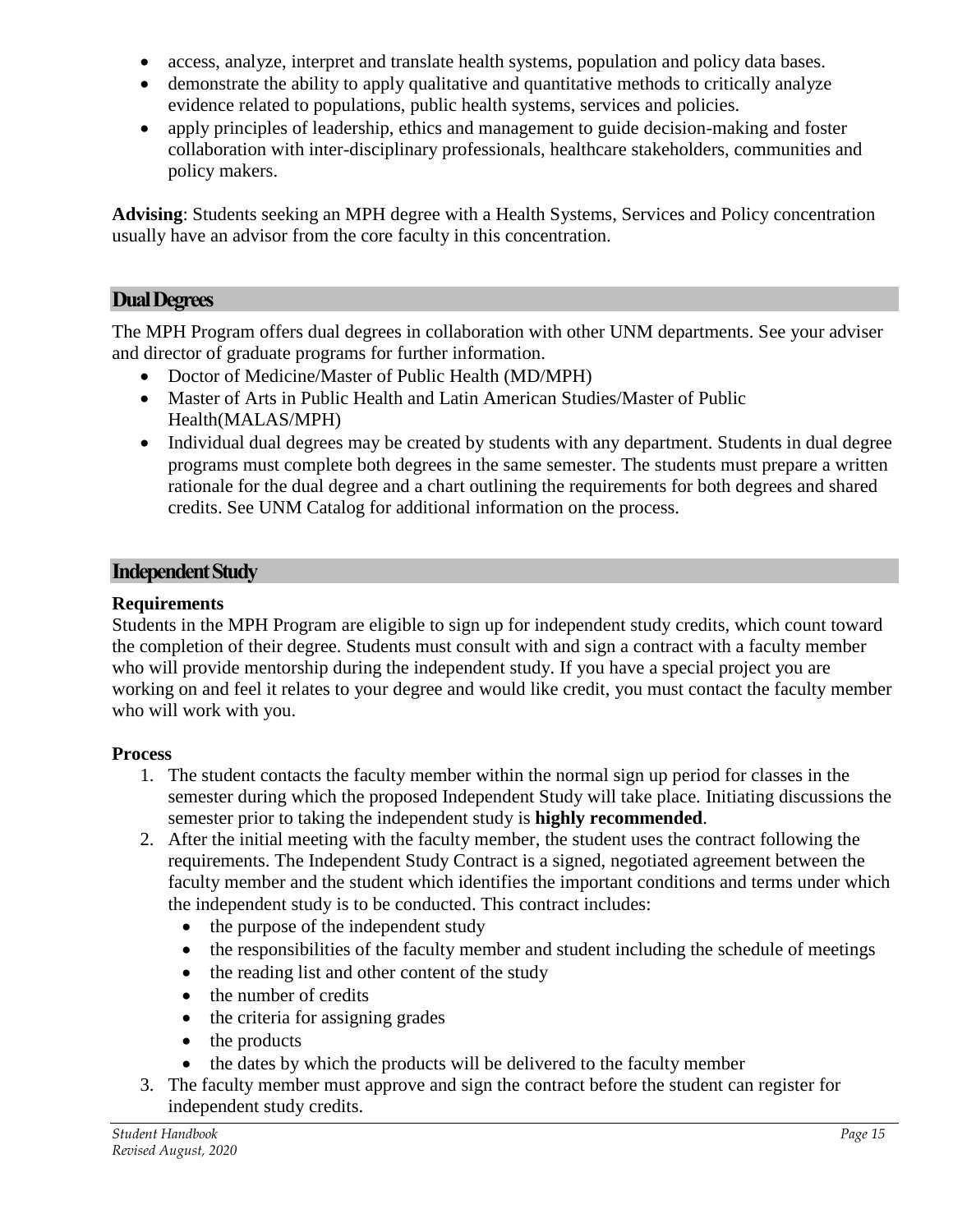- 4. The student sends the signed contract to the education support coordinator of the MPH Program in order to receive the call number for registration.
- **5.** The student completes this process within the sign up period for classes in the semester in which they will begin their independent study. *(The normal sign up period is generally the first two weeks of the semester.)*
- 6. The final product of the independent study must be delivered to the faculty member *at least one week before the end of the semester in which the independent study takes place*.
- 7. It is expected that in most cases an independent study will be completed within one semester. As with any other course, if the student anticipates that he will not be able to complete the contracted work, he/she **must negotiate a revised contract with the faculty member prior to the time grades are due** in order to receive an incomplete for the semester.

The contract for Independent Study is available on the MPH Program website. It is the responsibility of the student to make sure this is completed in a timely manner and submitted in time to register for the semester.

# <span id="page-15-0"></span>**Practicum**

All students in the MPH Program must complete their practicum experience prior to graduation. The public health practicum will provide MPH students with the opportunity to experience public health in a real world setting. Students will be able to refine their professional public health skills, as well as test in practice concepts acquired through the academic program. Please see the MPH Practicum Handbook for specific information to complete the practicum.

# <span id="page-15-1"></span>**Culminating Experience**

There are three different culminating experience options for completing the MPH degree: Alternative Culminating Experience, Integrative Experience and Professional Paper. All three require a master's examination which is written for the ACE and oral for the IE and Professional Paper. The program no longer encourages the thesis option.

# <span id="page-15-2"></span>**Alternative Culminating Experience**

The Alternative Culminating Experience consists of a course in the spring semester followed by a written comprehensive master's examination. The course is designed to review the core MPH courses, reinforce MPH core and concentration competencies, and prepare students for the comprehensive MPH exam. MPH faculty from each concentration will facilitate the course. The master's examination is written take-home examination that covers the MPH core competencies plus a more focused analysis of the specific concentration competencies. The ACE is designed for students to complete the culminating experience in one semester.

# <span id="page-15-3"></span>**Integrative Experience**

The Integrative Experience option is currently not available in AY 2020-21. It includes a two-semester course (fall and spring) which culminates in a written paper and an oral master's examination. In the first semester, students evaluate and define the public health status and needs of a community. In the second semester, students conduct a computer-based systematic review of the epidemiologic and health intervention literature, perform epi data analysis and apply other planning and evaluation techniques to develop a prevention plan for a New Mexico population. Students complete an oral master's examination.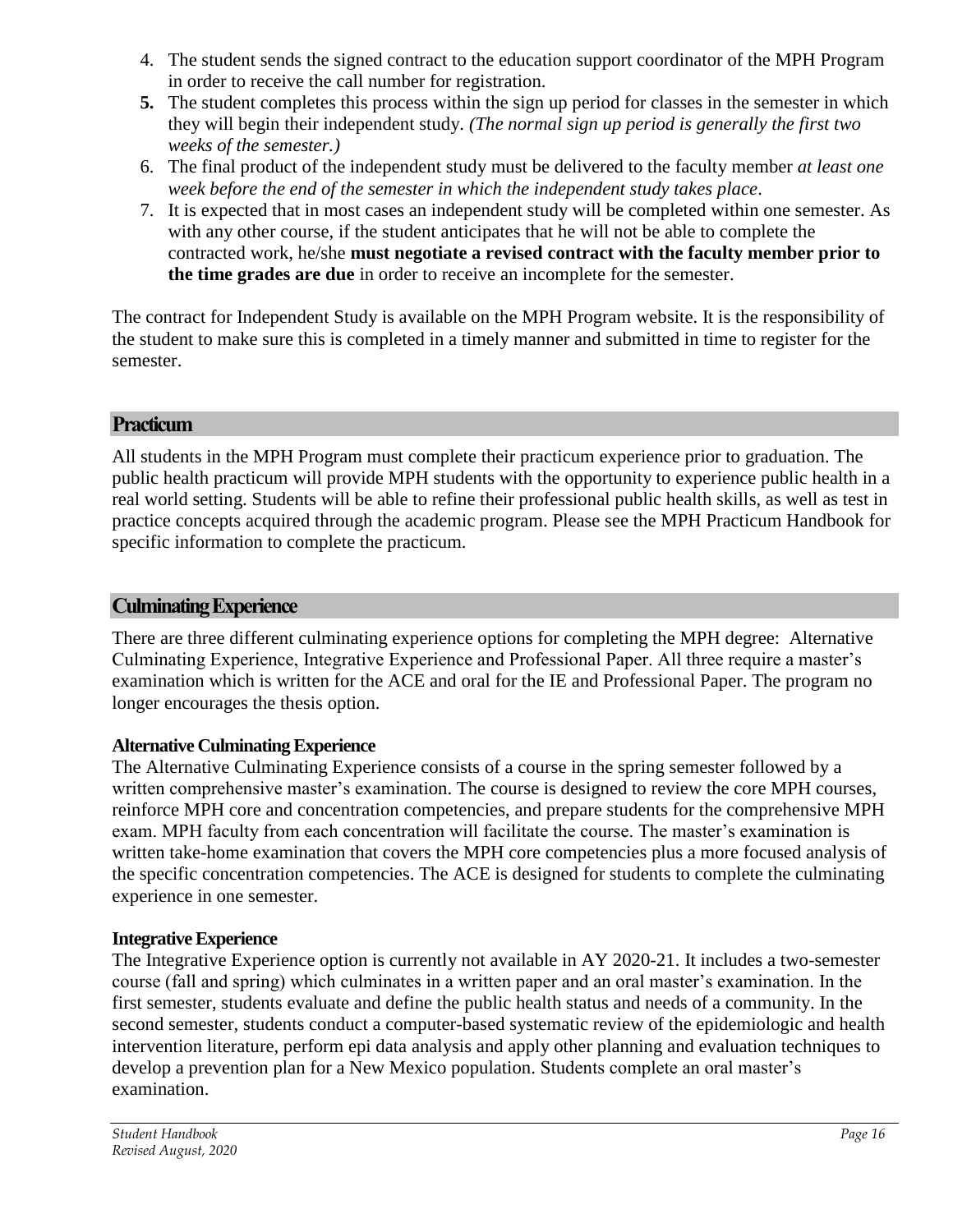#### <span id="page-16-0"></span>**Professional Paper**

A professional paper project generally involves an investigation or a critical analysis of a well-defined public health issue or problem. The written product of this effort is a scholarly manuscript. It is professionally written, develops a persuasive argument, and addresses an important public health issue. It may or may not include the collection of original data and may be presented in the form of a case study, intervention development, or policy analysis. The professional paper requires a more detailed and extensive analysis of the issue or problem than that included in a term paper. It is not merely a literature review, a needs assessment, or a chronology of work in the practicum.

Please see the MPH web page for specific information to complete the Professional Paper.

# <span id="page-16-1"></span>**Oral Master's Examination**

The examination is a formal oral presentation of the professional or IE paper, summarizing the public health problem addressed, the research or scholarly questions asked, the methods used, and the findings. Discussion of the findings and implications for the practice of public health is also a major part of the presentation. The student should prepare a 30 to 40 minute (maximum) presentation using PowerPoint slides and be prepared to answer questions from the committee and audience. These questions will be mostly related to the professional or IE paper contents, but the committee can also ask additional questions that are related to other MPH core or specific concentration competencies. (See the list of the core and concentration competencies referred to in this handbook).

# <span id="page-16-2"></span>**Guidelines**

These guidelines apply to students selecting either: **PH 596 Professional Paper or PH 595-597 Public Health Integrative Experience (IE).**

The MPH oral examination fulfills the requirements of the University of New Mexico's "Master's Examination". It includes an oral presentation of the professional or IE paper followed by questions from the committee members and audience. The oral examination should be scheduled for a time when **all** major work and writing on the professional or IE paper are completed and the chair and committee members have reviewed the final draft of the manuscript.

Working with her/his committee, the student should arrange an appropriate time and place for the oral examination. **Two weeks prior to the oral examination, the student must provide each committee member with a clear, typed and electronic copy of the final draft of the professional or IE paper.** Preparation of the final typed copy of the professional or IE paper should be delayed until after the oral presentation since the committee members may, on the basis of the examination, require additional revisions. If the student does not submit the paper to the committee two weeks before the examination, then, it will be cancelled and rescheduled later in the semester or the following semester (see section on UNM Graduation Courtesy Policy). For the Master's Examination, the student should be prepared to answer questions from the committee and audience. These questions will be mainly related to the professional or IE paper contents, but the committee can also ask additional questions that are related to other MPH core or specific concentration competencies (See Appendix).

The student's Master's Examination Committee must be comprised of at least three (3) faculty, two (2) of whom must hold appointments as MPH primary faculty. Committee chairs must be primary faculty who hold appointments in the MPH Program (consult the MPH Program office). The student's faculty advisor may or may not serve as the chair or be part of the committee. Adjunct faculty, faculty from outside the MPH Program, and emeritus faculty may serve on the committee at the discretion of the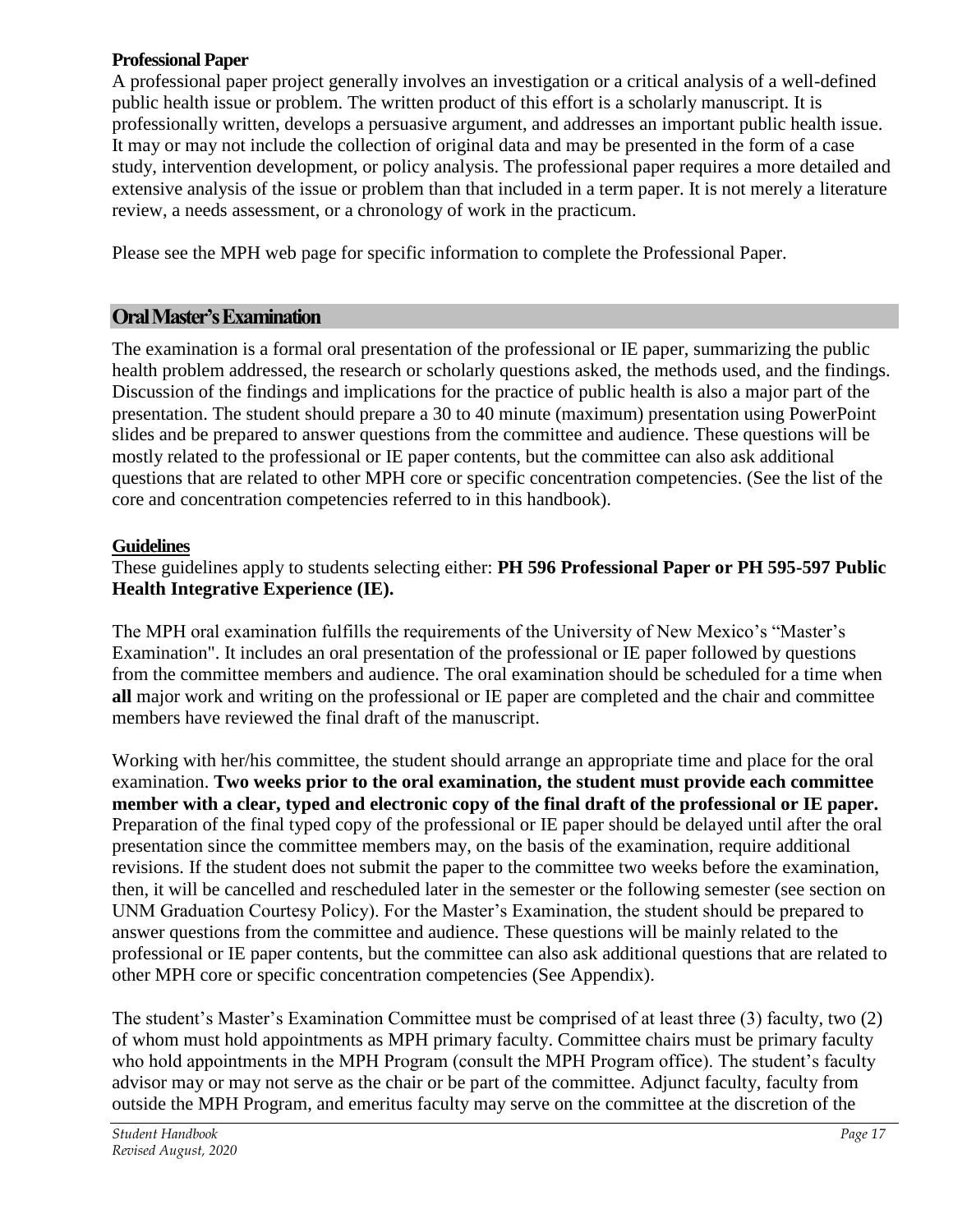student and in consultation with her/his chair. All members of the committee must be approved for graduate instruction and service on examination committees by UNM Graduate Studies. For students completing the professional paper, the Master's Examination Committee is the same as the Professional Paper Committee.

# **Professional Paper**

Students selecting the Professional Paper (PH 596) culminating experience should follow the "Professional Paper Requirement Guidelines" in selecting their committee and developing the paper.

# **Integrative Experience**

Students selecting the IE culminating experience should complete the requirements for the final paper defined in the PH 595-597 course syllabi in consultation with the faculty member teaching the course. Students should identify a Master's Examination Committee Chair as soon as the paper topic is defined (not later than January  $31<sup>st</sup>$ ). The Committee Chair will work with the student to ensure that the paper is consistent with the Guidelines for the IE Final Paper and for the Master's Examination.

# <span id="page-17-0"></span>**Announcement of Master's Examination**

When **all** major work and writing on the professional or IE paper manuscript are completed the oral examination should be scheduled. Working with her/his committee, the student should arrange an appropriate time and place for the presentation using the *Announcement of Examination* form. The Announcement of master's examinations is completed online by the student through the Graduate Studies website two weeks prior to the oral examination.

The MPH Program will announce the time and place of the oral presentation so that interested faculty and students may attend. The University requires, at a minimum, the attendance of all committee members. If all of the master's examination committee members cannot attend, then, the oral presentation must be rescheduled.

# <span id="page-17-1"></span>**Grading**

At the conclusion of the presentation, the committee will meet in private to discuss the student's presentation and written paper. The chair and all members of the Master's Examination Committee will complete the online *Report of Examination* form which states whether the student "passed," "conditionally passed" or "failed."

# **Pass**

If a student receives a "pass," he/she may still have minor revisions to complete based on questions and recommendations provided during the oral exam. The final typed copy with revisions must be submitted by the end of semester to the Chair of the Committee.

# **Pass with Distinction**

The committee may also award a "passed with distinction" which is based upon the examination. To pass with distinction, the professional or the IE paper **and** the student's oral exam must demonstrate **exemplary**: 1) written and oral presentation skills, 2) coverage of the student's professional paper topic, 3) grasp of the larger public health context of the topic, and 4) knowledge of the MPH core courses and student's concentration competencies.